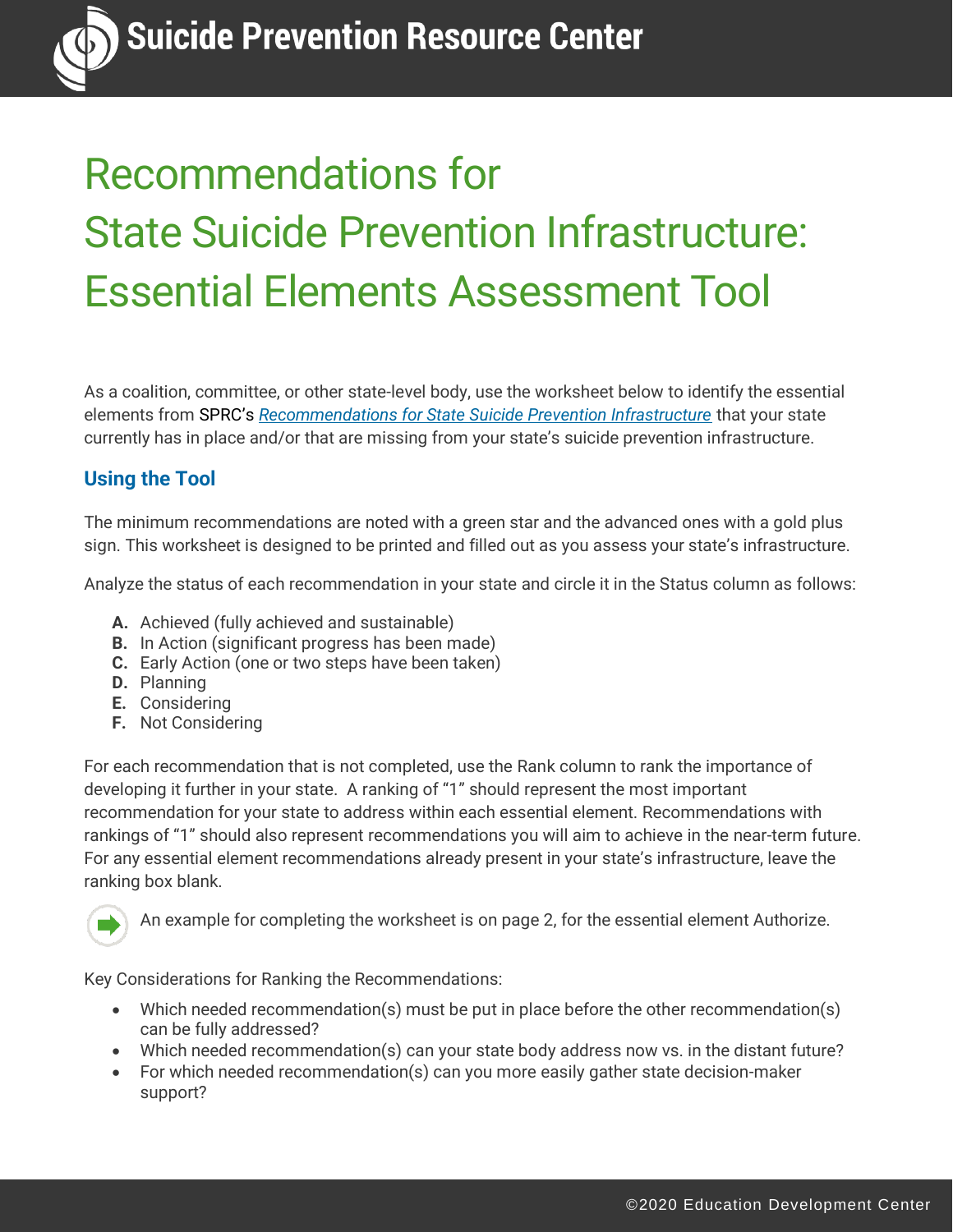

## **Essential Element: Authorize**

Before you begin, we recommend that you have the **Authorize web page open for reference**.

| Recommendation                                                                                                                                                                                                       | <b>Status</b>       | <b>Rank</b>     | <b>Notes</b>                                                                                                                                                                                              |
|----------------------------------------------------------------------------------------------------------------------------------------------------------------------------------------------------------------------|---------------------|-----------------|-----------------------------------------------------------------------------------------------------------------------------------------------------------------------------------------------------------|
| Designate a lead division or<br>organization                                                                                                                                                                         | <b>BCDEF</b><br>(A) |                 |                                                                                                                                                                                                           |
| Identify and secure resources<br>required to carry out all six<br>essential functions                                                                                                                                | A B C D<br>E F      | 1               | We cannot address any other<br>recommendations fully without securing<br>funding first. We already have funding<br>for some key programming, and for<br>coalition meetings, but not for other<br>aspects. |
| Maintain a state suicide<br>prevention plan that is<br>updated every 3-5 years                                                                                                                                       | A B C D E F         | $2\overline{ }$ | We have a state plan, but it is<br>outdated and needs updating.                                                                                                                                           |
| + Authorize the designated<br>suicide prevention agency to<br>develop, carry out, and<br>evaluate the suicide<br>prevention plan                                                                                     | A B C D E F         | $\overline{4}$  |                                                                                                                                                                                                           |
| Require an annual report to<br>the legislature or governor on<br>the state of suicide and<br>prevention efforts, the extent<br>and effectiveness of any<br>statute or rule related to<br>suicide, and emerging needs | A B C D E F         | 3               | We should build this into our process for<br>updating our state plan.                                                                                                                                     |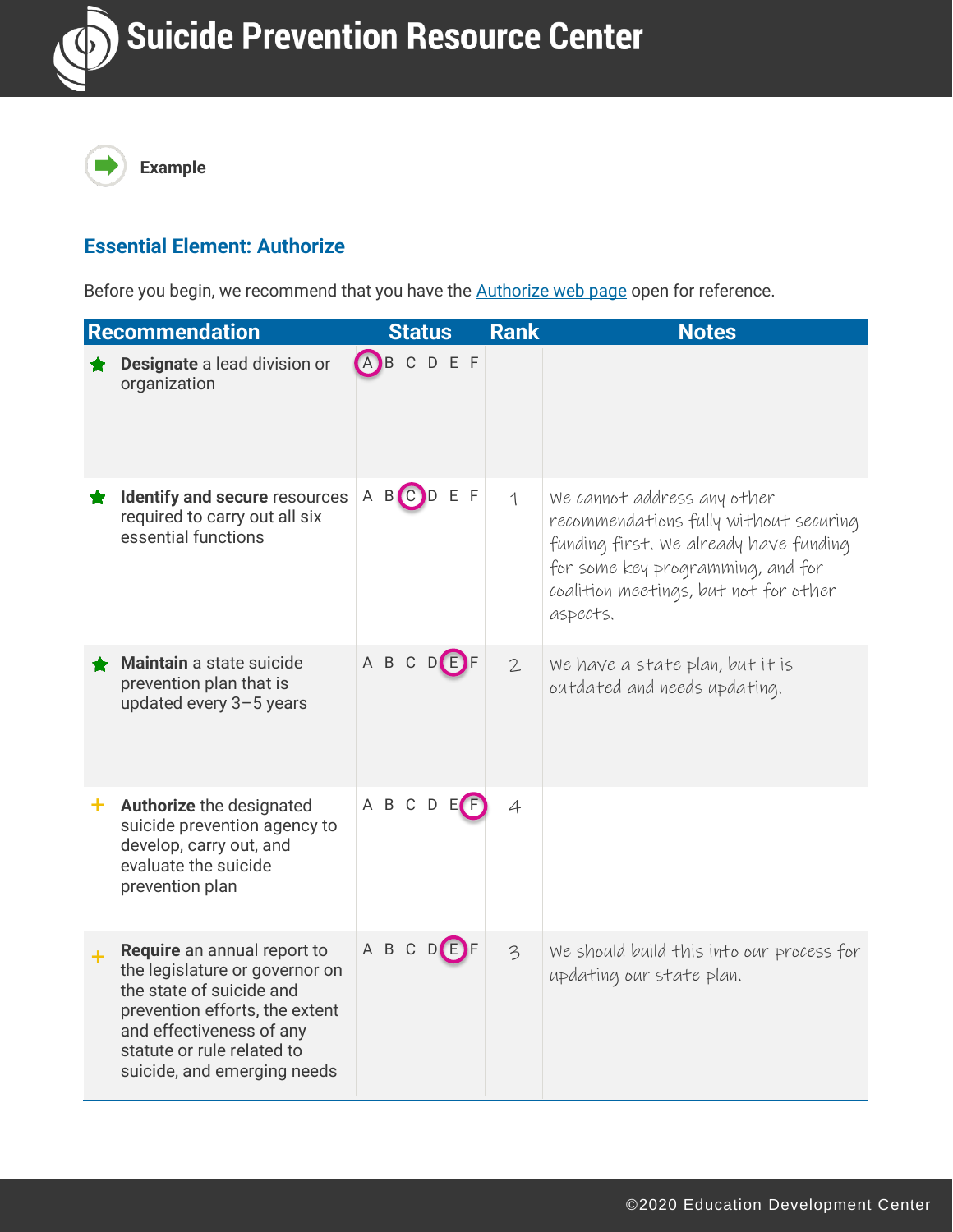

#### **Essential Element: Authorize**

Before you begin, we recommend that you have the **Authorize web page open for reference**.

|       | Recommendation                                                                                                                                                                                                       |  | <b>Status</b> |  | <b>Rank</b> | <b>Notes</b> |
|-------|----------------------------------------------------------------------------------------------------------------------------------------------------------------------------------------------------------------------|--|---------------|--|-------------|--------------|
|       | Designate a lead division or<br>organization                                                                                                                                                                         |  | ABCDEF        |  |             |              |
|       | <b>Identify and secure</b> resources $\begin{bmatrix} A & B & C & D & E & F \end{bmatrix}$<br>required to carry out all six<br>essential functions                                                                   |  |               |  |             |              |
|       | Maintain a state suicide<br>prevention plan that is<br>updated every 3-5 years                                                                                                                                       |  | A B C D E F   |  |             |              |
| $+$ . | Authorize the designated<br>suicide prevention agency to<br>develop, carry out, and<br>evaluate the suicide<br>prevention plan                                                                                       |  | A B C D E F   |  |             |              |
| $+$   | Require an annual report to<br>the legislature or governor on<br>the state of suicide and<br>prevention efforts, the extent<br>and effectiveness of any<br>statute or rule related to<br>suicide, and emerging needs |  | A B C D E F   |  |             |              |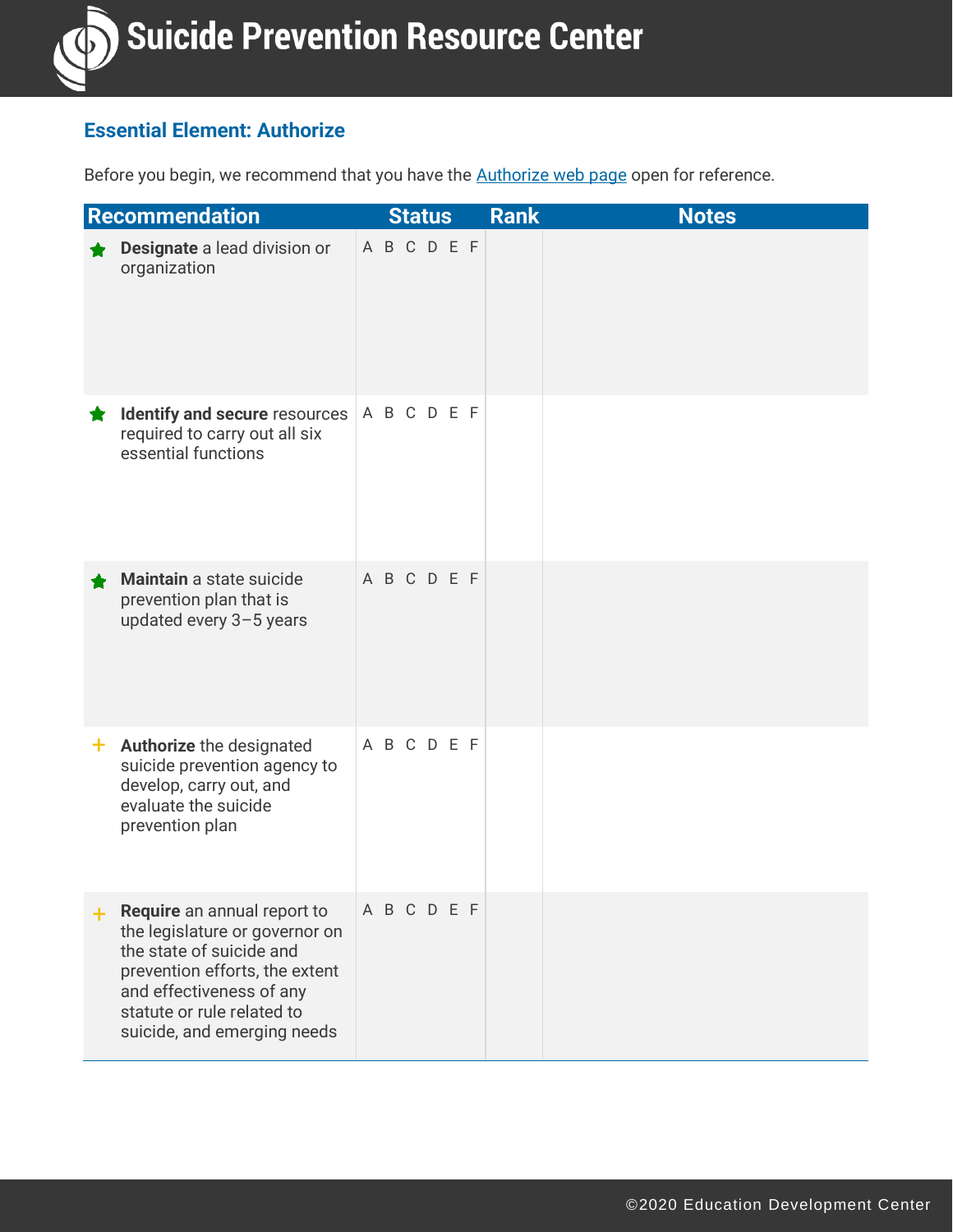

## **Essential Element: Lead**

Before you begin, we recommend that you have the **Lead [web page](http://www.sprc.org/stateInfrastructure/lead) open for reference**.

|     | Recommendation                                                                                                                              |             | <b>Status</b> |  | <b>Rank</b> |  | <b>Notes</b> |  |  |
|-----|---------------------------------------------------------------------------------------------------------------------------------------------|-------------|---------------|--|-------------|--|--------------|--|--|
|     | <b>Maintain</b> a dedicated<br>leadership position                                                                                          | A B C D E F |               |  |             |  |              |  |  |
| Ħ.  | Identify and fund core staff<br>positions, training, and<br>technology needed to carry<br>out all six essential functions                   | A B C D E F |               |  |             |  |              |  |  |
|     | Develop capacity to respond<br>to information requests from<br>officials, communities, the<br>media, and the general public                 | A B C D E F |               |  |             |  |              |  |  |
|     | $+$ Where interests intersect,<br>establish a formal connection<br>between the relevant<br>government divisions or<br>offices               | A B C D E F |               |  |             |  |              |  |  |
| $+$ | <b>Build staff capacity to</b><br>effectively communicate<br>across multiple audiences<br>and formats                                       | A B C D E F |               |  |             |  |              |  |  |
| ÷.  | <b>Develop division/agency</b><br>commitment to spur cross-<br>discipline collaboration and<br>integrate programs across<br>funding sources | A B C D E F |               |  |             |  |              |  |  |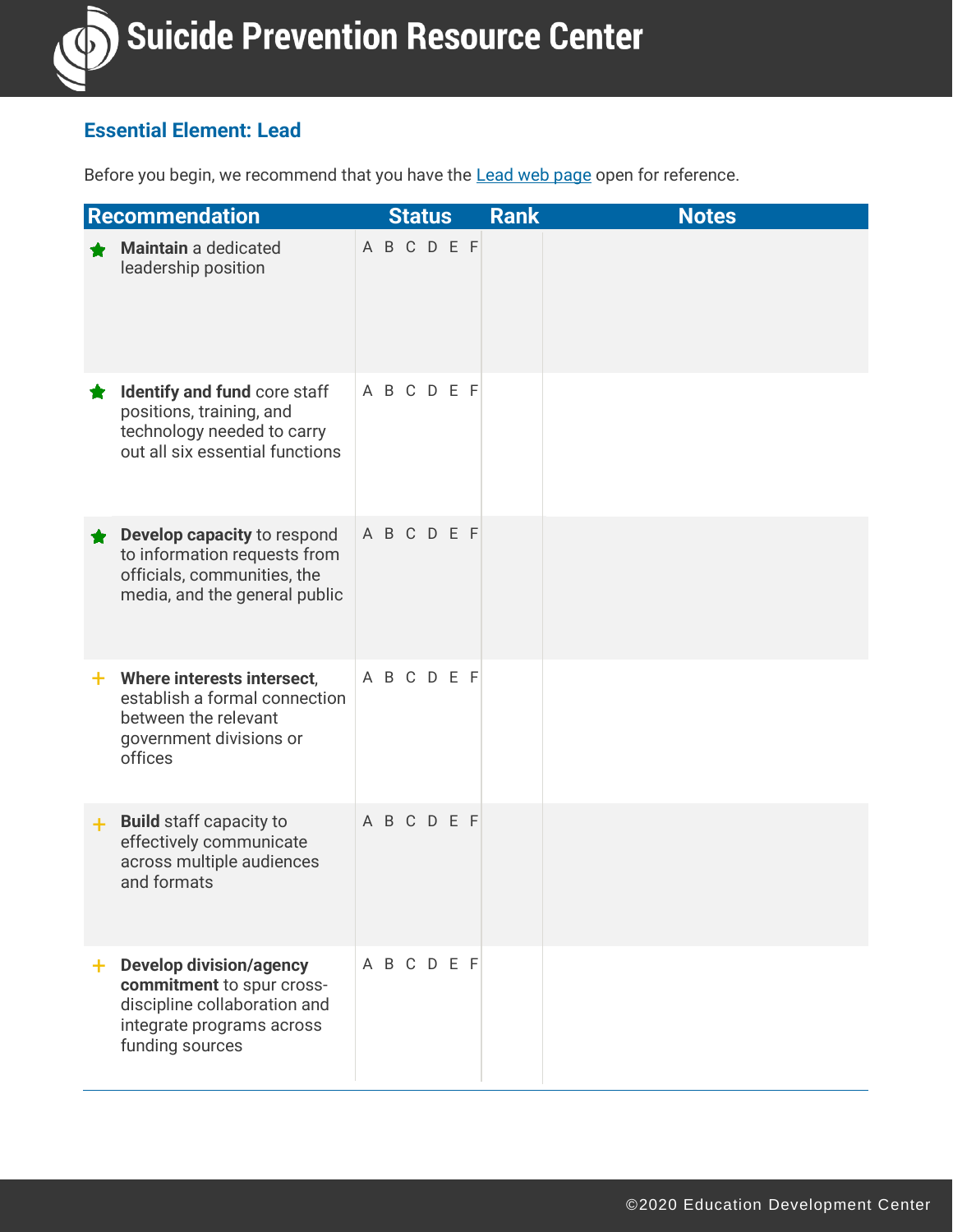

## **Essential Element: Partner**

Before you begin, we recommend that you have the **Partner [web page](http://www.sprc.org/stateInfrastructure/partner)** open for reference.

| Recommendation                                                                                                                       | <b>Status</b> | <b>Notes</b><br><b>Rank</b> |
|--------------------------------------------------------------------------------------------------------------------------------------|---------------|-----------------------------|
| Form a statewide coalition<br>with broad public and private<br>sector representation                                                 | ABCDEF        |                             |
| Adopt a shared vision and<br>language across partners                                                                                | A B C D E F   |                             |
| <b>Build partner capacity to</b><br>٠.<br>integrate suicide prevention<br>efforts into their structures,<br>policies, and activities | A B C D E F   |                             |
| Develop written agreements<br>÷.<br>with partners detailing each<br>party's commitment                                               | A B C D E F   |                             |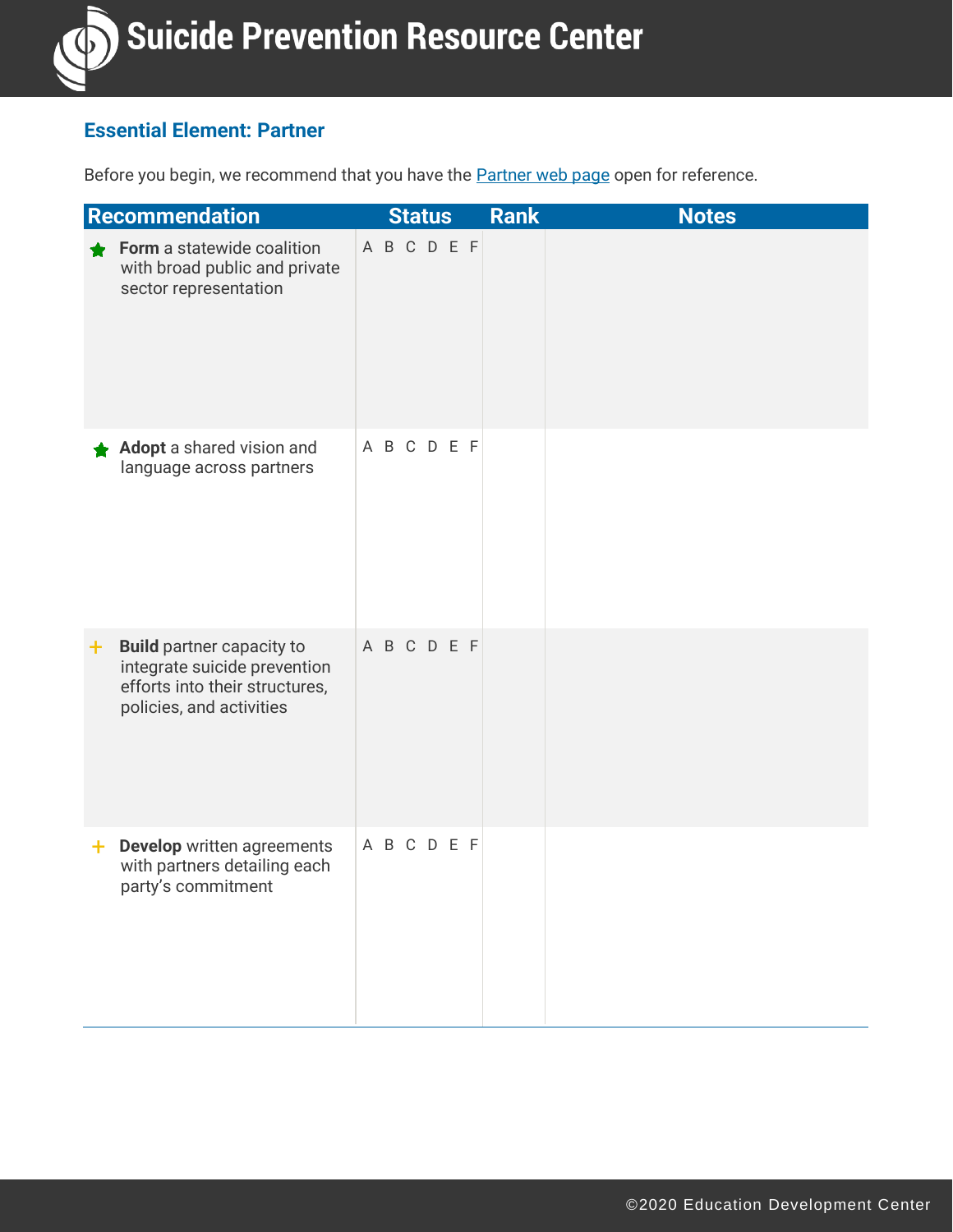

#### **Essential Element: Examine**

Before you begin, we recommend that you have the **Examine [web page](http://www.sprc.org/stateInfrastructure/examine) open for reference**.

| <b>Recommendation</b>                                                                                                                                                                                   |             | <b>Status</b> |  | <b>Rank</b> | <b>Notes</b> |
|---------------------------------------------------------------------------------------------------------------------------------------------------------------------------------------------------------|-------------|---------------|--|-------------|--------------|
| <b>Ensure that sufficient funding</b><br>and personnel are allocated<br>to support high-quality,<br>consistent, privacy-protected<br>suicide morbidity and<br>mortality data collection and<br>analysis | A B C D E F |               |  |             |              |
| Identify, connect with, and<br>strengthen existing data<br>sources                                                                                                                                      | A B C D E F |               |  |             |              |
| <b>Ensure that high-risk and</b><br>underserved populations are<br>represented in data collection                                                                                                       | A B C D E F |               |  |             |              |
| Develop the skills and a plan<br>for regularly analyzing and<br>using data to inform action at<br>the state and local levels                                                                            | A B C D E F |               |  |             |              |
| Link data from different<br>systems while protecting<br>privacy                                                                                                                                         | A B C D E F |               |  |             |              |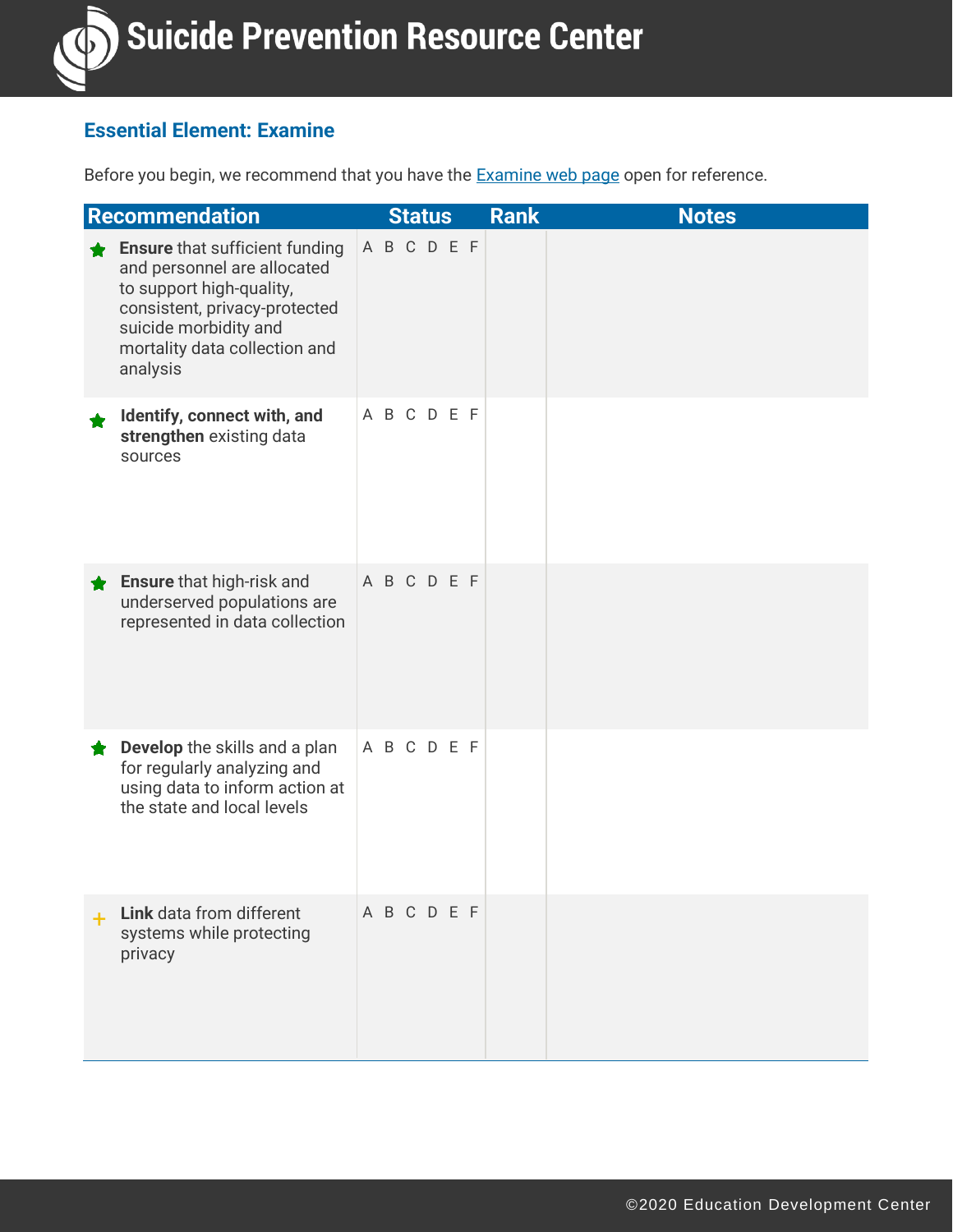## **Essential Element: Build**

Before you begin, we recommend that you have the **Build [web page](http://www.sprc.org/stateInfrastructure/build) open for reference**.\*

| <b>Recommendation</b>                                                                                                                      |             | <b>Status</b> | <b>Rank</b> | <b>Notes</b> |
|--------------------------------------------------------------------------------------------------------------------------------------------|-------------|---------------|-------------|--------------|
| Build a multifaceted, lifespan approach to suicide<br>prevention across the state, in concert with the<br>state plan:                      |             |               |             |              |
| » Understand, develop, and<br>enforce expert-informed<br>policies and regulations that<br>support suicide prevention                       | A B C D E F |               |             |              |
| » Strengthen the crisis system<br>and policies, including mobile<br>response and hotlines                                                  | A B C D E F |               |             |              |
| » Establish policies and model<br>practices in preparation for<br>post-suicide response,<br>including in the event of a<br>suicide cluster | ABCDEF      |               |             |              |
| » Promote "upstream" strategies<br>that proactively prevent<br>suicide risk and enhance<br>protective factors                              | ABCDEF      |               |             |              |
| Designate sufficient funding<br>to carry out or support a<br>multifaceted approach                                                         | A B C D E F |               |             |              |
| <b>Cultivate</b> the ability to<br>evaluate and share results                                                                              | A B C D E F |               |             |              |
| $+$ Embed expectations for<br>suicide prevention within<br>relevant state-funded<br>contracts                                              | A B C D E F |               |             |              |

\* For this Essential Element (Build), analyze and rank each suicide prevention strategy listed under the first recommendation. Analyze and rank the subsequent recommendations as usual.